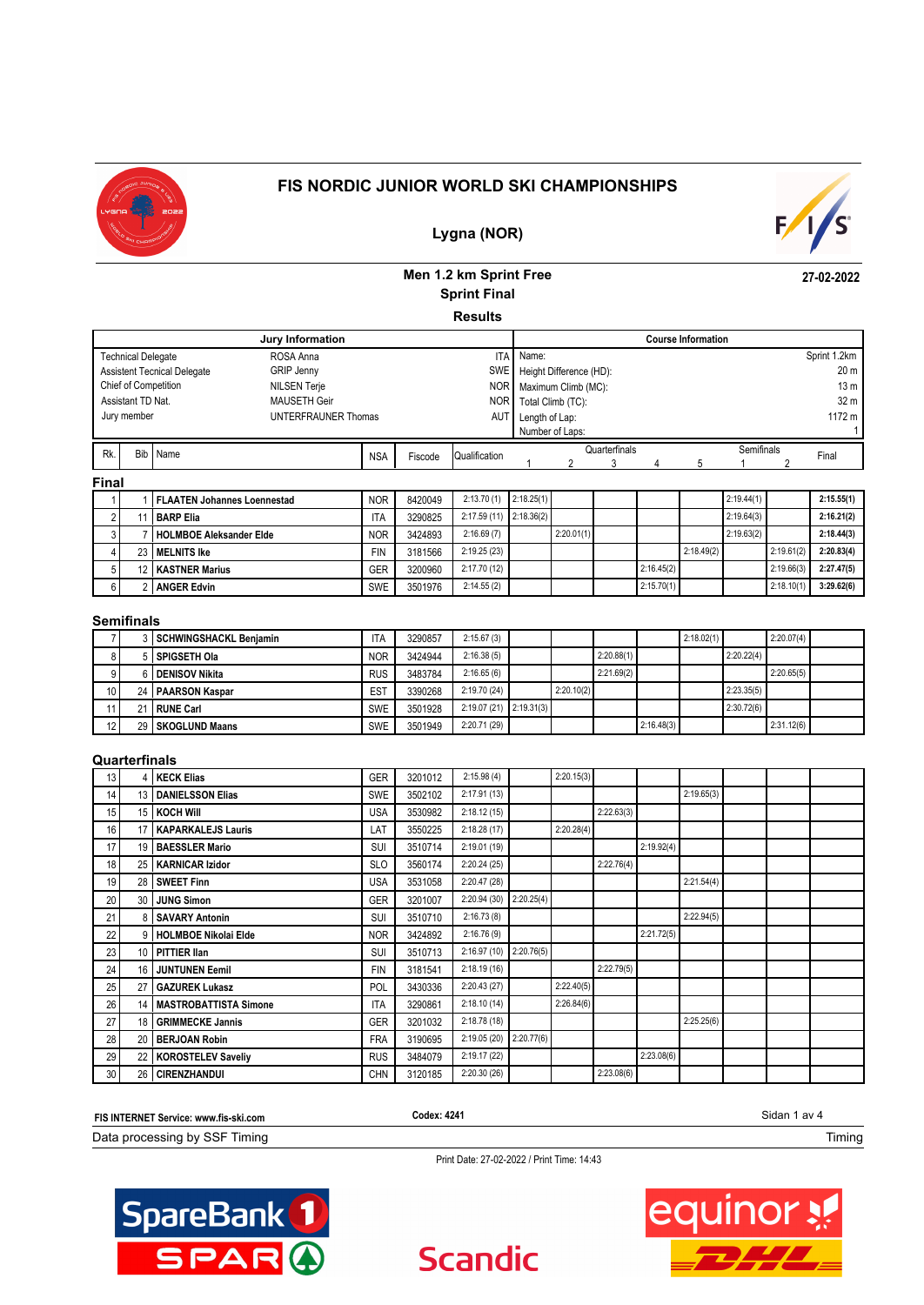

**Lygna (NOR)**

# $F/I/S^2$

**27-02-2022**

## **Men 1.2 km Sprint Free Sprint Final**

**Results**

| Rk.           | Bib Name                    | <b>NSA</b> | Fiscode | Qualification |   |                | Quarterfinals |   |   | Semifinals   | Final |
|---------------|-----------------------------|------------|---------|---------------|---|----------------|---------------|---|---|--------------|-------|
|               |                             |            |         |               | 1 | $\overline{2}$ | 3             | 4 | 5 | $\mathbf{1}$ |       |
| Qualification |                             |            |         |               |   |                |               |   |   |              |       |
| 31            | <b>TUZ Jiri</b>             | CZE        | 3150896 | 2:21.05(31)   |   |                |               |   |   |              |       |
| 32            | <b>DESLOGES Mathis</b>      | <b>FRA</b> | 3190634 | 2:21.12 (32)  |   |                |               |   |   |              |       |
| 33            | <b>PRIMET Luc</b>           | <b>FRA</b> | 3190677 | 2:21.26(33)   |   |                |               |   |   |              |       |
| 34            | <b>EARNHART Michael</b>     | <b>USA</b> | 3531047 | 2:21.33(34)   |   |                |               |   |   |              |       |
| 35            | <b>STEINER Christian</b>    | AUT        | 3050380 | 2:21.50(35)   |   |                |               |   |   |              |       |
| 35            | <b>MASSON Sasha</b>         | CAN        | 3100477 | 2:21.50(35)   |   |                |               |   |   |              |       |
| 37            | <b>HALL Walker</b>          | <b>USA</b> | 3530989 | 2:21.55 (37)  |   |                |               |   |   |              |       |
| 38            | <b>HOZAK Daniel Oskar</b>   | CZE        | 3150845 | 2:21.66 (38)  |   |                |               |   |   |              |       |
| 39            | <b>SOBICZEWSKI Piotr</b>    | POL        | 3430324 | 2:21.75 (39)  |   |                |               |   |   |              |       |
| 40            | <b>BRYJA Sebastian</b>      | POL        | 3430326 | 2:21.88(40)   |   |                |               |   |   |              |       |
| 41            | <b>GLEDHILL Gabriel</b>     | <b>GBR</b> | 3100500 | 2:21.89(41)   |   |                |               |   |   |              |       |
| 42            | <b>VEERPALU Anders</b>      | <b>EST</b> | 3390264 | 2:21.93 (42)  |   |                |               |   |   |              |       |
| 43            | <b>SHAKEL HIeb</b>          | <b>BLR</b> | 3660174 | 2:21.98 (43)  |   |                |               |   |   |              |       |
| 44            | <b>MORALES Martin</b>       | <b>ESP</b> | 3490325 | 2:22.05(44)   |   |                |               |   |   |              |       |
| 45            | <b>MCKEEVER Xavier</b>      | CAN        | 3100462 | 2:22.11 (45)  |   |                |               |   |   |              |       |
| 46            | <b>OSIPOV Alexander</b>     | <b>RUS</b> | 3483768 | 2:22.18(46)   |   |                |               |   |   |              |       |
| 47            | <b>HINCKFUSS Hugo</b>       | <b>AUS</b> | 3040145 | 2:22.52(47)   |   |                |               |   |   |              |       |
| 48            | <b>FROMMELT Robin</b>       | LIE        | 3350013 | 2:22.59(48)   |   |                |               |   |   |              |       |
| 49            | <b>MITROSHIN Egor</b>       | <b>RUS</b> | 3483535 | 2:22.60(49)   |   |                |               |   |   |              |       |
| 50            | <b>SILVA Manex</b>          | <b>BRA</b> | 3080035 | 2:22.61 (50)  |   |                |               |   |   |              |       |
| 51            | <b>BAUER Matyas</b>         | CZE        | 3150907 | 2:23.11(51)   |   |                |               |   |   |              |       |
| 52            | <b>STEPHEN Thomas</b>       | CAN        | 3100454 | 2:23.15(52)   |   |                |               |   |   |              |       |
| 53            | <b>SELLES GASCH Bernat</b>  | ESP        | 3490344 | 2:23.16(53)   |   |                |               |   |   |              |       |
| 54            | <b>ENGEL Erik</b>           | AUT        | 3050378 | 2:23.50(54)   |   |                |               |   |   |              |       |
| 55            | <b>MULEJ Jost</b>           | <b>SLO</b> | 3560169 | 2:23.67 (55)  |   |                |               |   |   |              |       |
| 56            | PYYKKO Veeti                | <b>FIN</b> | 3181527 | 2:23.74 (56)  |   |                |               |   |   |              |       |
| 57            | <b>GROS Anze</b>            | <b>SLO</b> | 3560162 | 2:23.81 (57)  |   |                |               |   |   |              |       |
| 58            | <b>CENEK Jachym</b>         | <b>SVK</b> | 3150812 | 2:24.07 (58)  |   |                |               |   |   |              |       |
| 58            | <b>ZHUVAHA Oleksii</b>      | <b>UKR</b> | 3690133 | 2:24.07 (58)  |   |                |               |   |   |              |       |
| 60            | <b>MOREAU Felix-Olivier</b> | CAN        | 3100442 | 2:24.27 (60)  |   |                |               |   |   |              |       |
| 61            | <b>TOBIASSEN Magnus</b>     | <b>DEN</b> | 3170079 | 2:24.73(61)   |   |                |               |   |   |              |       |
| 62            | <b>UUSITALO liro</b>        | <b>FIN</b> | 3181496 | 2:24.99 (62)  |   |                |               |   |   |              |       |
| 63            | <b>PECEK Atila</b>          | <b>SLO</b> | 3560166 | 2:25.01(63)   |   |                |               |   |   |              |       |
| 64            | <b>TILESCH Denis</b>        | <b>SVK</b> | 3700122 | 2:25.12(64)   |   |                |               |   |   |              |       |
| 65            | <b>KASAHARA Sho</b>         | <b>JPN</b> | 3300759 | 2:25.20(65)   |   |                |               |   |   |              |       |
| 66            | <b>GULONGZEREN</b>          | <b>CHN</b> | 3120343 | 2:25.26(66)   |   |                |               |   |   |              |       |
| 67            | <b>EIDUKS Edijs</b>         | LAT        | 3550234 | 2:25.39(67)   |   |                |               |   |   |              |       |
| 68            | <b>PILAR Ondrej</b>         | CZE        | 3150874 | 2:25.52(68)   |   |                |               |   |   |              |       |
| 69            | <b>BUGARA Robert</b>        | POL        | 3430325 | 2:25.64(69)   |   |                |               |   |   |              |       |
| 70            | <b>ZORZI Andrea</b>         | <b>ITA</b> | 3290886 | 2:25.67 (70)  |   |                |               |   |   |              |       |
| 71            | <b>NAEFF Isai</b>           | <b>SUI</b> | 3510784 | 2:25.80(71)   |   |                |               |   |   |              |       |
|               |                             |            |         |               |   |                |               |   |   |              |       |



Print Date: 27-02-2022 / Print Time: 14:43



Timing



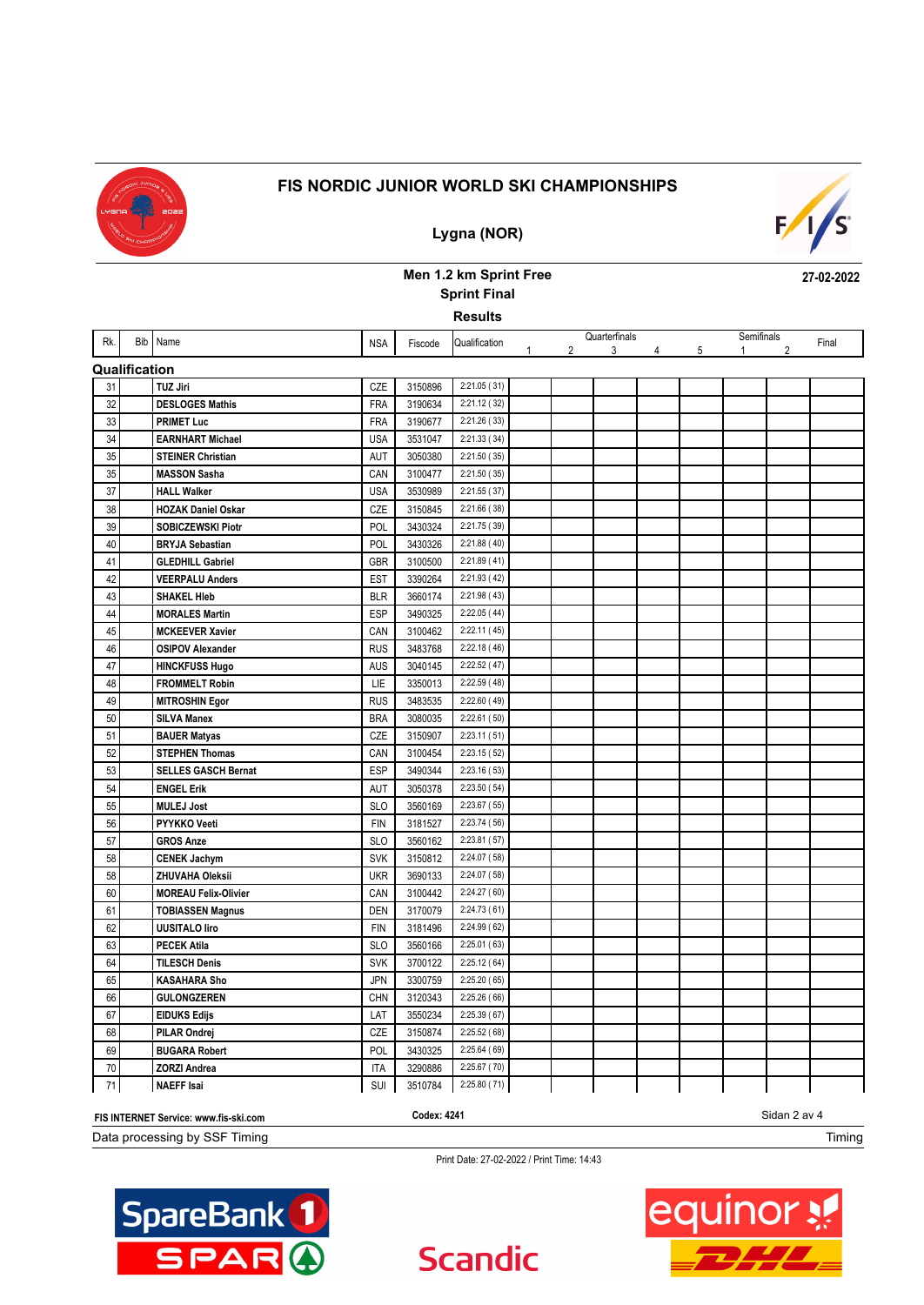

### **Lygna (NOR)**



**27-02-2022**

### **Men 1.2 km Sprint Free Results Sprint Final**

| Rk. | Bib I | Name                       | <b>NSA</b> | Fiscode | Qualification |   | Quarterfinals |   |   | Semifinals | Final |
|-----|-------|----------------------------|------------|---------|---------------|---|---------------|---|---|------------|-------|
|     |       |                            |            |         |               | 2 | 3             | 4 | 5 |            |       |
| 72  |       | <b>KHOLAD Artsiom</b>      | <b>BLR</b> | 3660198 | 2:26.16(72)   |   |               |   |   |            |       |
| 73  |       | <b>LISOHOR Oleksandr</b>   | <b>UKR</b> | 3690142 | 2:26.41(73)   |   |               |   |   |            |       |
| 74  |       | <b>OZEKI Chikara</b>       | <b>JPN</b> | 3300713 | 2:26.62(74)   |   |               |   |   |            |       |
| 75  |       | <b>KASSENOV Didar</b>      | KAZ        | 3670210 | 2:26.87(75)   |   |               |   |   |            |       |
| 76  |       | <b>MA Guogiang</b>         | <b>CHN</b> | 3120259 | 2:27.00(76)   |   |               |   |   |            |       |
| 77  |       | <b>OGNYANOV Aleksandar</b> | <b>BUL</b> | 3090130 | 2:27.29 (77)  |   |               |   |   |            |       |
| 78  |       | <b>ROHI Rico</b>           | <b>EST</b> | 3390275 | 2:27.55 (78)  |   |               |   |   |            |       |
| 79  |       | <b>AKSIUTA Volodymyr</b>   | <b>UKR</b> | 3690145 | 2:27.90 (79)  |   |               |   |   |            |       |
| 80  |       | <b>WIELAND Christoph</b>   | AUT        | 3050361 | 2:28.73 (80)  |   |               |   |   |            |       |
| 81  |       | <b>MAROZAU Mikhail</b>     | <b>BLR</b> | 3660186 | 2:28.77(81)   |   |               |   |   |            |       |
| 82  |       | <b>NURSBEKOV Yernar</b>    | KAZ        | 3670249 | 2:29.17 (82)  |   |               |   |   |            |       |
| 83  |       | <b>BOZHILOV Kristiyan</b>  | <b>BUL</b> | 3090135 | 2:29.43(83)   |   |               |   |   |            |       |
| 84  |       | <b>SLIMON James</b>        | <b>GBR</b> | 3220052 | 2:29.53(84)   |   |               |   |   |            |       |
| 85  |       | <b>KARIMOV Almas</b>       | KAZ        | 3670209 | 2:29.77 (85)  |   |               |   |   |            |       |
| 86  |       | <b>PESHKOV Daniel</b>      | <b>BUL</b> | 3090136 | 2:30.36(86)   |   |               |   |   |            |       |
| 87  |       | <b>POUTOT Mathis</b>       | <b>BEL</b> | 3060020 | 2:30.40(87)   |   |               |   |   |            |       |
| 88  |       | <b>COJOCARU Gabriel</b>    | <b>ROU</b> | 3460061 | 2:30.69(88)   |   |               |   |   |            |       |
| 89  |       | <b>SAKAI Kanta</b>         | <b>JPN</b> | 3300725 | 2:33.91 (89)  |   |               |   |   |            |       |
| 90  |       | TAKIZAWA Ikuya             | <b>JPN</b> | 3300790 | 2:34.09 (90)  |   |               |   |   |            |       |
| 91  |       | <b>CORREIA Matteo</b>      | <b>FRA</b> | 3190635 | 2:34.64(91)   |   |               |   |   |            |       |
| 92  |       | <b>HUBENKA Aliaksei</b>    | <b>BLR</b> | 3660231 | 2:35.65(92)   |   |               |   |   |            |       |
| 93  |       | <b>ROMANCHENKO Dmytro</b>  | <b>UKR</b> | 3690149 | 2:36.82(93)   |   |               |   |   |            |       |
| 94  |       | <b>HORNIAK Matej</b>       | <b>SVK</b> | 3700133 | 2:36.93 (94)  |   |               |   |   |            |       |
| 95  |       | <b>GRIOCHE Quim</b>        | <b>AND</b> | 3020009 | 2:39.52 (95)  |   |               |   |   |            |       |
| 96  |       | <b>MATIKANOV Mario</b>     | <b>BUL</b> | 3090141 | 2:41.85 (96)  |   |               |   |   |            |       |
| 97  |       | <b>TRETJAKOV Ernest</b>    | LTU        | 3780096 | 2:43.71 (97)  |   |               |   |   |            |       |
| 98  |       | <b>ZILINSKAS Irmantas</b>  | LTU        | 3780072 | 2:50.81 (98)  |   |               |   |   |            |       |
| 99  |       | <b>FLORES Martin</b>       | CHI        | 3110021 | 2:51.06 (99)  |   |               |   |   |            |       |
| 100 |       | <b>VARGAS Paolo</b>        | <b>BOL</b> | 3070010 | 5:17.82 (100) |   |               |   |   |            |       |

| Did not start          |            |         |  |
|------------------------|------------|---------|--|
| <b>CHEN Guoming</b>    | <b>CHN</b> | 3120182 |  |
| <b>BEXULTAN Yernur</b> | KAZ        | 3670219 |  |

| FIS INTERNET Service: www.fis-ski.com | Codex: 4241 | Sidan 3 av 4 |
|---------------------------------------|-------------|--------------|
| Data processing by SSF Timing         |             | Timing       |

**Scandic**